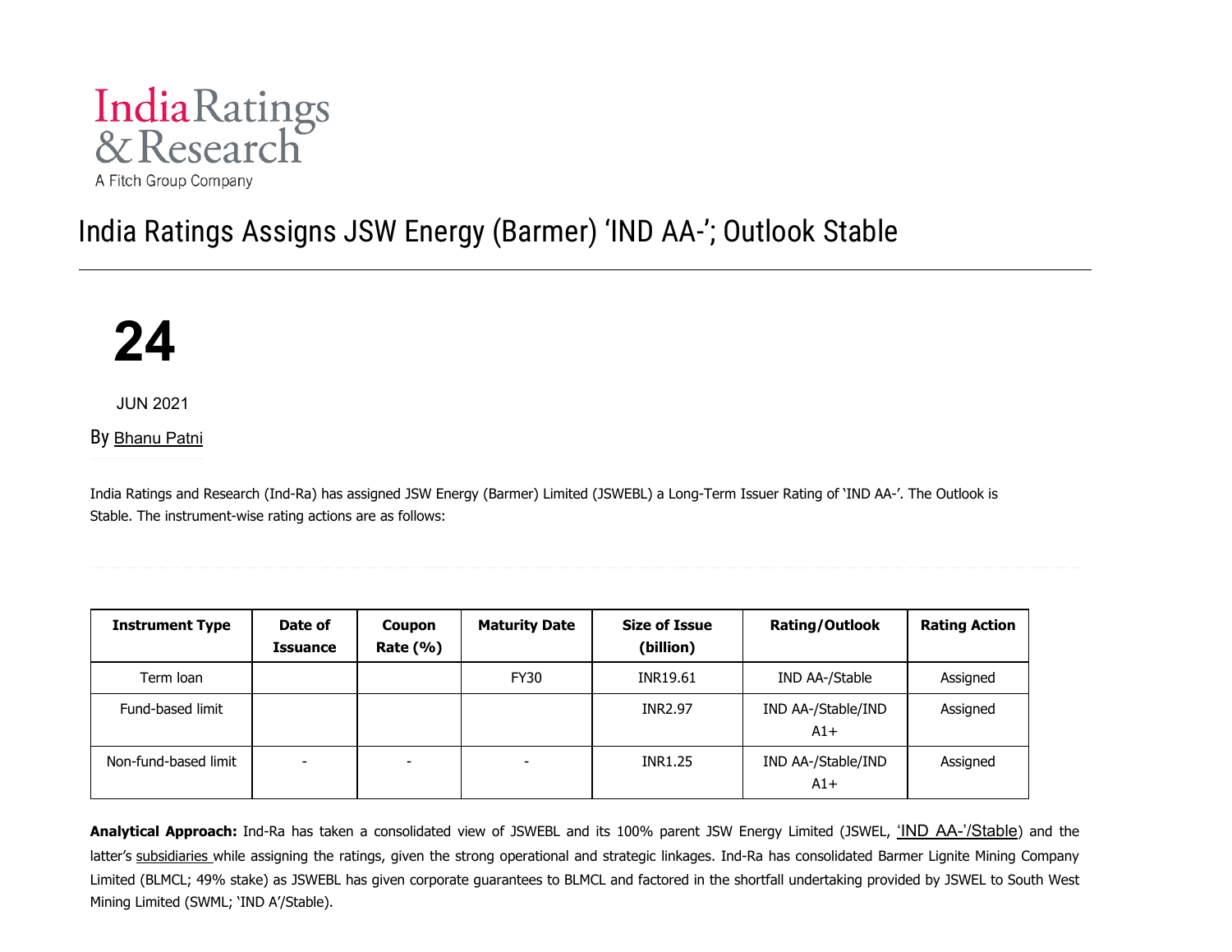## KEY RATING DRIVERS

**Comfortable Consolidated Credit Profile; Strong Linkages:** Ind-Ra considers the credit profile of the consolidated entity as comfortable supported by cost-plus regulated operations on around 82% of the total capacity, presence of a sound risk assessment framework, strategic shift to long-tenured committed cash flow model, healthy plant operating metrics and low offtake risks.

The group has a capex outlay of about INR135 billion for expanding into renewables, hydro and other group captive projects over the next four-to-five years, which is likely to be funded with an estimated debt of around INR100 billion. While Ind-Ra expects the funding requirements for hydro expansion to be met at JSW Hydro Energy Limited (['IND AA-'/Stable](https://www.indiaratings.co.in/PressRelease?pressReleaseID=54059&title=India%20Ratings%20Assigns%20JSW%20Hydro%20Energy%20%E2%80%98IND%20AA-%E2%80%99%3B%20Outlook%20Stable%20)) level, excess cash flows from JSWEBL could be used for partly funding JSWEL's other capex requirements. JSWEL and JSWEBL share common management and board members.

**Strong Predictable Cash Flows:** The ratings factor in the cost-plus regulated two-part nature of operations of 1,080MW lignite-based plant with a return on equity of 15% under the framework outlined by Rajasthan State Electricity Regulatory Commission. The plant has 100% capacity tied up under the long-term power purchase agreement with Rajasthan state distribution companies of Jaipur, Jodhpur and Ajmer for up to FY43. The power plant uses lignite as fuel, which is completely tied up with captive lignite mine (BLMCL) with complete pass-through of fuel cost. Given the fuel and offtake tie-up, and regulatory framework, Ind-Ra expects an operating EBITDA of INR8.5 billion-9 billion annually over the medium term.

**Sound Plant Operating Metrics:** JSWEBL operated its plant at better-than-normative parameters over FY15-FY21, with plant availability above 80% normative level, station heat rate of less than 2,600kcal/kWh, auxiliary consumption of less than 11.5%, thereby ensuring full recovery of fixed cost. As per the recent tariff order, the fixed cost per unit for JSWEBL was INR1.7/kWh. At the current allowed variable tariff of INR2.5/kWh, JSWEBL's power is comfortably placed in the merit order dispatch among the top 40% thermal power producers of the state, ensuring higher-than-national average thermal plant load factor (9MFY21: 75%, FY20: 61.9%). Ind-Ra expects the operating parameters to remain comfortable over the medium term, given the historical operating performance.

**Strong Credit Metrics Despite Capital Cost Disallowance:** The plant was constructed at a capital cost of INR70.5 billion, against which the regulator has allowed a capital cost of INR59.8 billion. Despite the disallowance, the credit metrics have been strong with Ind-Ra expected net leverage (net debt/operating EBITDA) to have been below 1.5x at FYE21 (FYE20: 1.9x, FYE19:2.6x) on account of steady EBITDA generation and debt repayments. The project cost incurred was financed in debt equity ratio of 75:25, of which the debt outstanding at 9MFYE21 was only INR15.1 billion (FYE20: INR20.6 billion, FYE19: INR24.5 billion), lower than the regulated debt of INR18.6 billion at FYE21 as per the tariff order dated 1 May 2019. The total debt also includes INR3.7 billion infused as subordinated debt in BLMCL (total subordinated debt extended to BLMCL- INR5.7 billion). The company is extending corporate guarantees to BLMCL's long-term loans of about INR10.5 billion at 9MEFY21; including these, the net leverage was below 2.5x at FYE21, which is much lower than above 4.0x leverage of other regulated power plants. The company's gross interest coverage (operating EBITDA/gross interest expense) has remained strong at 5.9x in 9MFYE21 (FY20: 4.4x, FY19: 3.5x).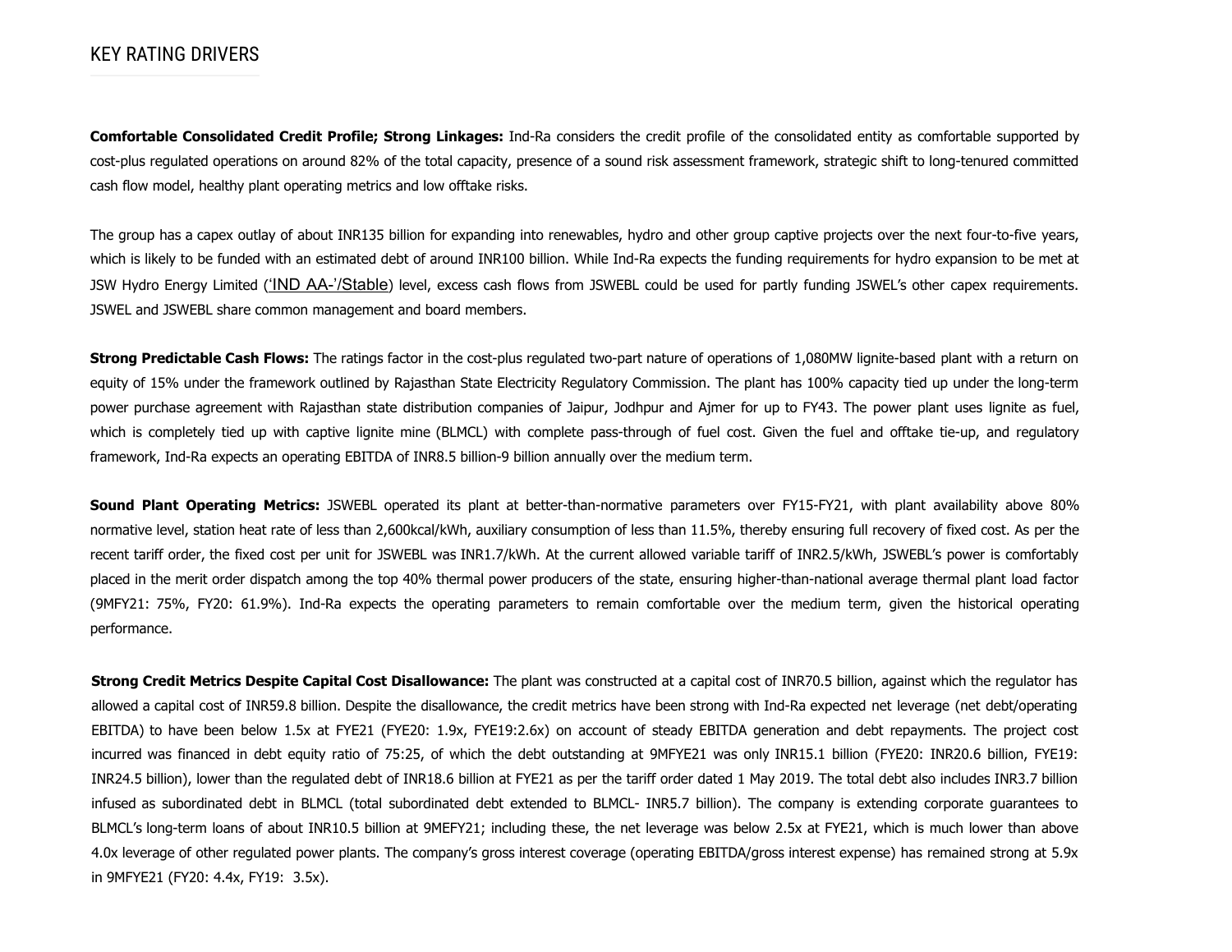**Liquidity Indicator - Adequate**: JSWEBL's liquidity remains comfortable with unencumbered cash and liquid investments of INR4.3 billion at 9MFYE21 (FYE20: INR1.9 billion, FYE19: INR0.3 billion). Ind-Ra expects JSWEBL to have generated free cash flow of over INR6 billion for FYE21 (FYE20: INR5.5 billion, FY19: INR5 billion), driven by operating EBITDA generation of around INR9 billion (FY20: INR9.8 billion, FY19: INR9.3 billion), interest outflow of around INR1.7 billion (INR2.2 billion, INR2.7 billion), negligible capex (INR0.1 billion, INR0.16 billion) and balance cash being used for working capital. While the company has annual debt repayment of INR3.5 billion-3.7 billion, Ind-Ra expects the company to have prepaid additional term loans with the excess cash flows. Ind-Ra further estimates the average debt service coverage ratio to remain strong above 1.5x over the medium term.

JSWEBL's average use of the fund-based limit was below 10% over the 12 months ended May 2021 on account of sound cash flow generation. Ind-Ra believes lower-than-regulated debt position of JSWEBL allows scope for additional leveraging. Ind-Ra estimates JSWEBL could comfortably support a total debt of around INR35 billion, if require, while maintaining a project life cycle ratio of 1.5x till FY35.

**Variable Cost Allowed on Ad-hoc Basis:** The lignite transfer price for BLMCL is yet to be finalised by Rajasthan Electricity Regulatory Commission. As per the tariff order of FY19, BLMCL is allowed 85% recovery on its assessed transfer price, resulting in a variable cost of INR2.5/kwh for JSWEBL. The fixation of the final transfer price has been pending since the start of plant operations, on various regulatory grounds. Any increase in the transfer price could lead to a higher variable cost per unit, resulting in lower placement in merit order despatch and lower plant load factor; however, it will not have any impact on EBITDA generation as the variable cost is completely pass-through for JSWEBL.

**Receivable Risks, Although Manageable:** JSWEBL's receivables increased to INR6 billion in FY19 and further to INR9.4 billion in FY20 (FY17-FY18: below INR4 billion). However, the receivables declined marginally in December 2020 to INR8.4 billion. Ind-Ra expects the company's receivables to have largely remained stable in FY21 on account of various liquidity schemes announced by the government for distribution companies under the Aatmanirbhar Bharat scheme. Furthermore, JSWEBL has a payment security mechanism in the form of a letter of credit, favourable positioning in the merit order despatch schedule and presence of state government guarantees. The company also receives late payment surcharge, against delayed payments.

### RATING SENSITIVITIES

Positive: The net leverage sustaining below 2.0x or an improvement in the consolidated credit profile will lead to a positive rating action.

**Negative**: Deterioration in plant operating metrics, leading to lower-than-normative EBITDA generation on a sustained basis or a higher-than-expected debt taken to support the group entities, leading to a higher-than-expected net leverage or deterioration in the consolidated credit profile will lead to a negative rating action.

#### COMPANY PROFILE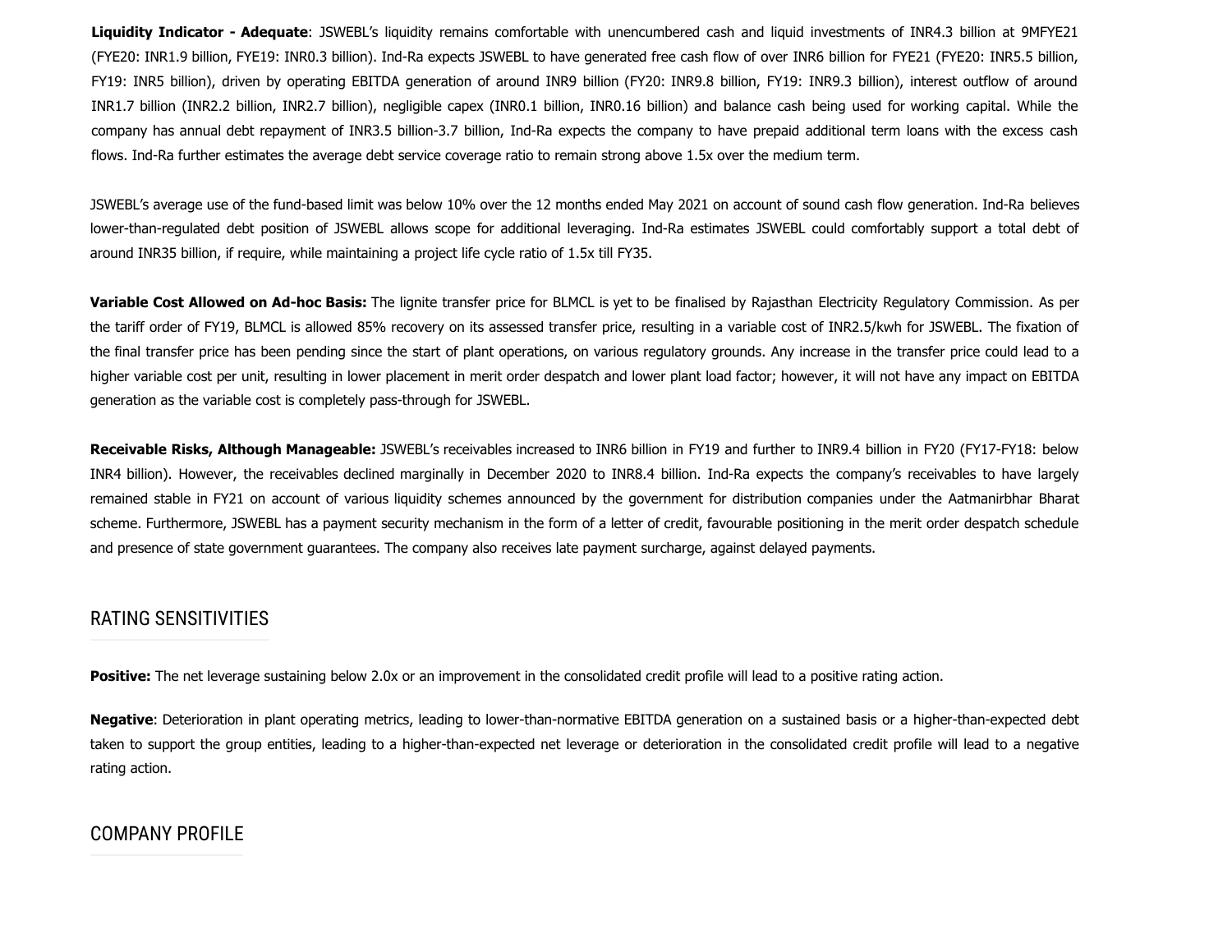JSWEBL is a lignite-based thermal power plant in Barmer, Rajasthan operated by the JSWEL. The coal for the plant is sourced from Kapurdi and Jalipa mines operated by BLMCL.

#### **FINANCIAL SUMMARY**

| <b>Particulars</b>              | <b>9MFY21</b>            | <b>FY20</b> | <b>FY19</b> |  |  |
|---------------------------------|--------------------------|-------------|-------------|--|--|
| Operating revenue (INR billion) | 20.4                     | 26.0        | 25.6        |  |  |
| Operating EBITDA (INR billion)  | 7.1                      | 9.8         | 9.3         |  |  |
| Operating EBITDA margin (%)     | 34.9                     | 37.8        | 36.2        |  |  |
| Gross interest coverage(x)      | 5.9                      | 4.4         | 3.5         |  |  |
| Net leverage (x)                | $\overline{\phantom{a}}$ | 1.9         | 2.6         |  |  |
| Source: Ind-Ra, JSWEBL          |                          |             |             |  |  |

# COMPLEXITY LEVEL OF INSTRUMENTS

| <b>Instrument Type</b> | Complexity Indicator |
|------------------------|----------------------|
| Term loan              | Low                  |
| Fund-based limit       | Low                  |
| Non-fund-based limit   | Low                  |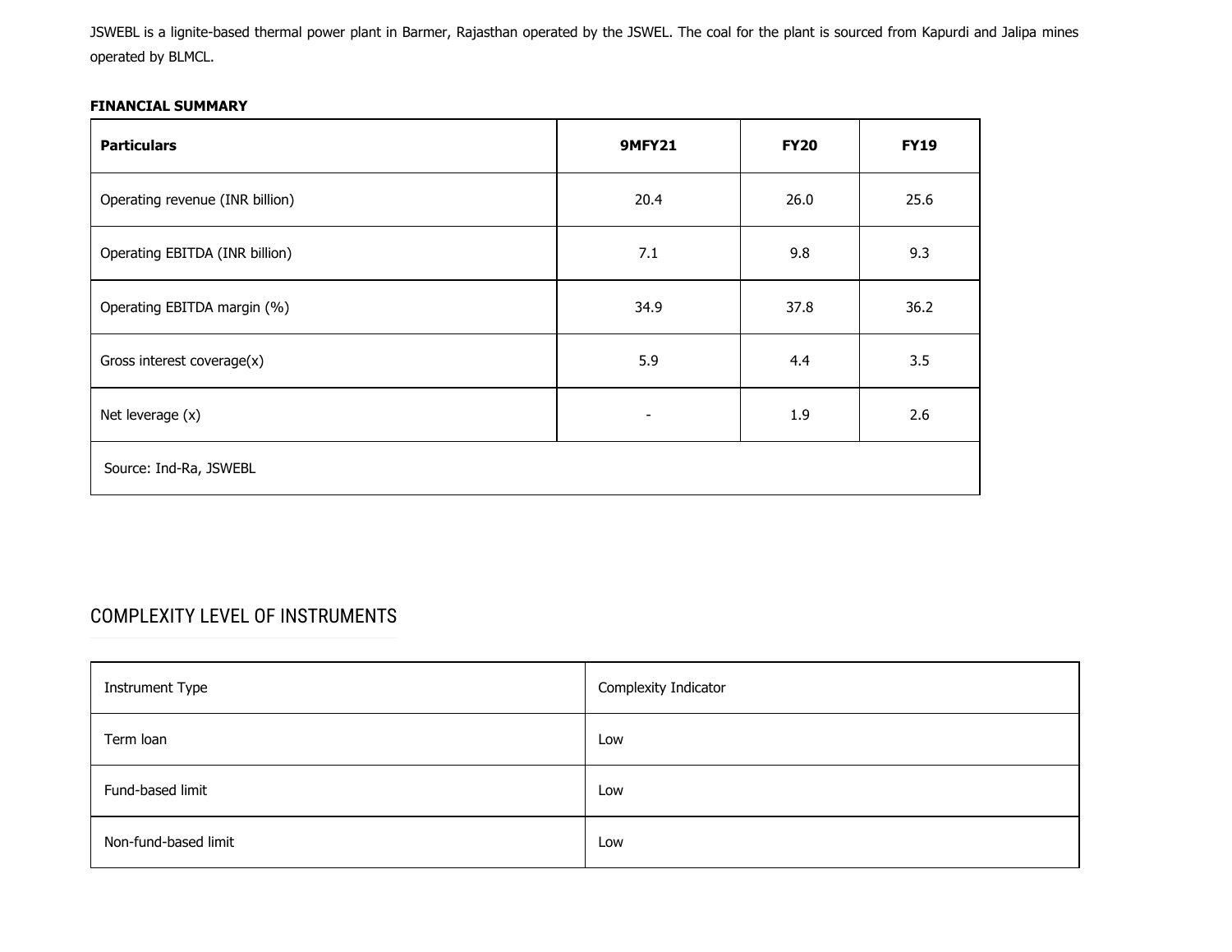# SOLICITATION DISCLOSURES

Additional information is available at www.indiaratings.co.in. The ratings above were solicited by, or on behalf of, the issuer, and therefore, India Ratings has been compensated for the provision of the ratings.

Ratings are not a recommendation or suggestion, directly or indirectly, to you or any other person, to buy, sell, make or hold any investment, loan or security or to undertake any investment strategy with respect to any investment, loan or security or any issuer.

# ABOUT INDIA RATINGS AND RESEARCH

**About India Ratings and Research:** India Ratings and Research (Ind-Ra) is India's most respected credit rating agency committed to providing India's credit markets accurate, timely and prospective credit opinions. Built on a foundation of independent thinking, rigorous analytics, and an open and balanced approach towards credit research, Ind-Ra has grown rapidly during the past decade, gaining significant market presence in India's fixed income market.

Ind-Ra currently maintains coverage of corporate issuers, financial institutions (including banks and insurance companies), finance and leasing companies, managed funds, urban local bodies and project finance companies.

Headquartered in Mumbai, Ind-Ra has seven branch offices located in Ahmedabad, Bengaluru, Chennai, Delhi, Hyderabad, Kolkata and Pune. Ind-Ra is recognised by the Securities and Exchange Board of India, the Reserve Bank of India and National Housing Bank.

India Ratings is a 100% owned subsidiary of the Fitch Group.

For more information, visit [www.indiaratings.co.in](http://www.indiaratings.co.in/).

## DISCLAIMER

ALL CREDIT RATINGS ASSIGNED BY INDIA RATINGS ARE SUBJECT TO CERTAIN LIMITATIONS AND DISCLAIMERS. PLEASE READ THESE LIMITATIONS AND DISCLAIMERS BY FOLLOWING THIS LINK: [HTTPS://WWW.INDIARATINGS.CO.IN/RATING-DEFINITIONS.](https://www.indiaratings.co.in/rating-definitions) IN ADDITION, RATING DEFINITIONS AND THE TERMS OF USE OF SUCH RATINGS ARE AVAILABLE ON THE AGENCY'S PUBLIC WEBSITE [WWW.INDIARATINGS.CO.IN.](http://www.indiaratings.co.in/) PUBLISHED RATINGS, CRITERIA, AND METHODOLOGIES ARE AVAILABLE FROM THIS SITE AT ALL TIMES. INDIA RATINGS' CODE OF CONDUCT, CONFIDENTIALITY, CONFLICTS OF INTEREST, AFFILIATE FIREWALL, COMPLIANCE, AND OTHER RELEVANT POLICIES AND PROCEDURES ARE ALSO AVAILABLE FROM THE CODE OF CONDUCT SECTION OF THIS SITE.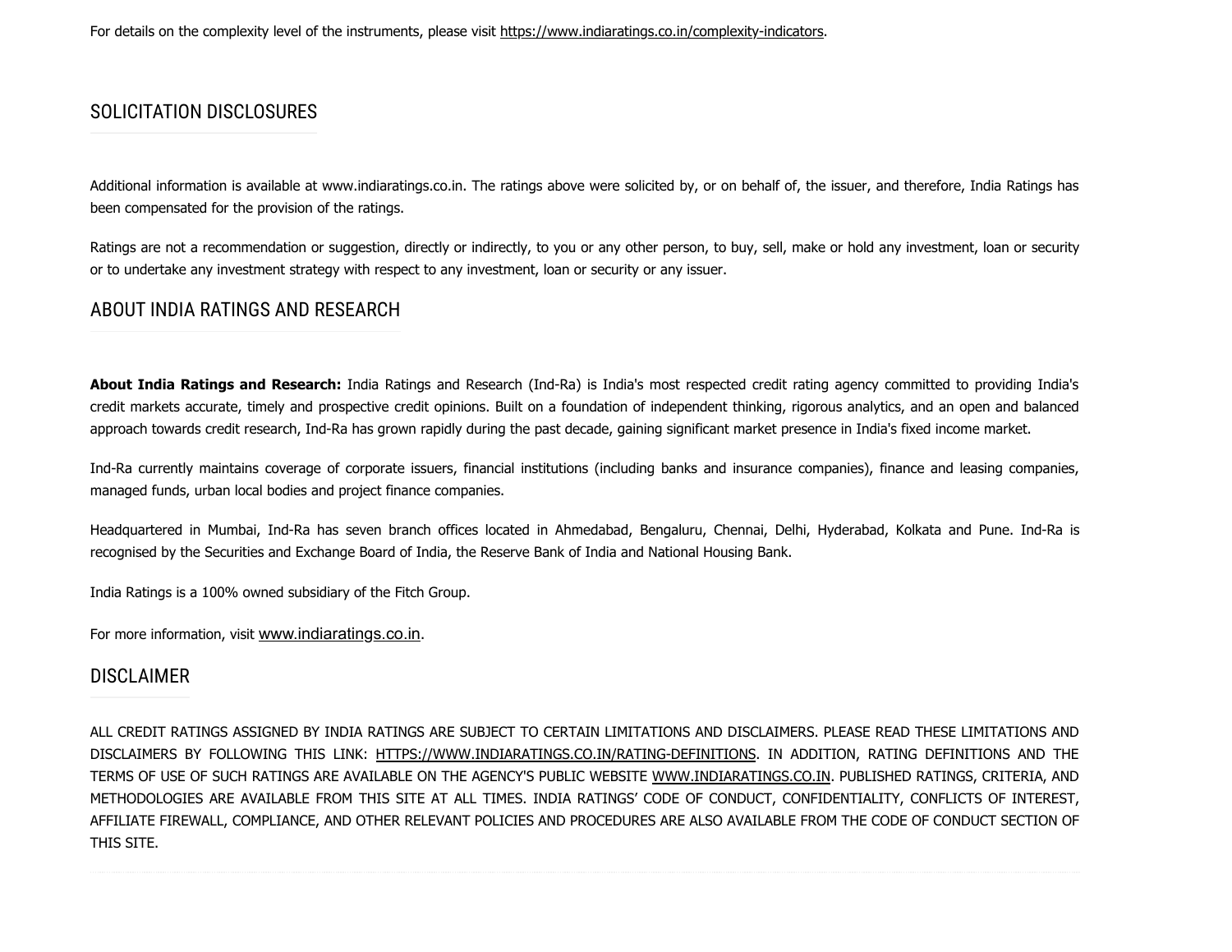## Applicable Criteria

[Corporate Rating Methodology](https://www.indiaratings.co.in/Uploads/CriteriaReport/CorporateRatingMethodology.pdf) [Parent and Subsidiary Rating Linkage](https://www.indiaratings.co.in/Uploads/CriteriaReport/Parent%20and%20Subsidiary%20Linkage%20Criteria.pdf) [Short-Term Ratings Criteria for Non-Financial Corporates](https://www.indiaratings.co.in/Uploads/CriteriaReport/Short%20Term%20Rating%20Criteria.pdf)

Analyst Names

#### **Primary Analyst**

#### **Bhanu Patni**

Senior Analyst

India Ratings and Research Pvt Ltd DLF Epitome, Level 16, Building No. 5, Tower B DLF Cyber City, Gurgaon Haryana 122002 0124 6687276

**Secondary Analyst** 

**Nitin Bansal**

Associate Director 0124 6687290

Committee Chairperson

**Abhishek Bhattacharya**

Director and Head Large Corporates +91 22 40001786

Media Relation